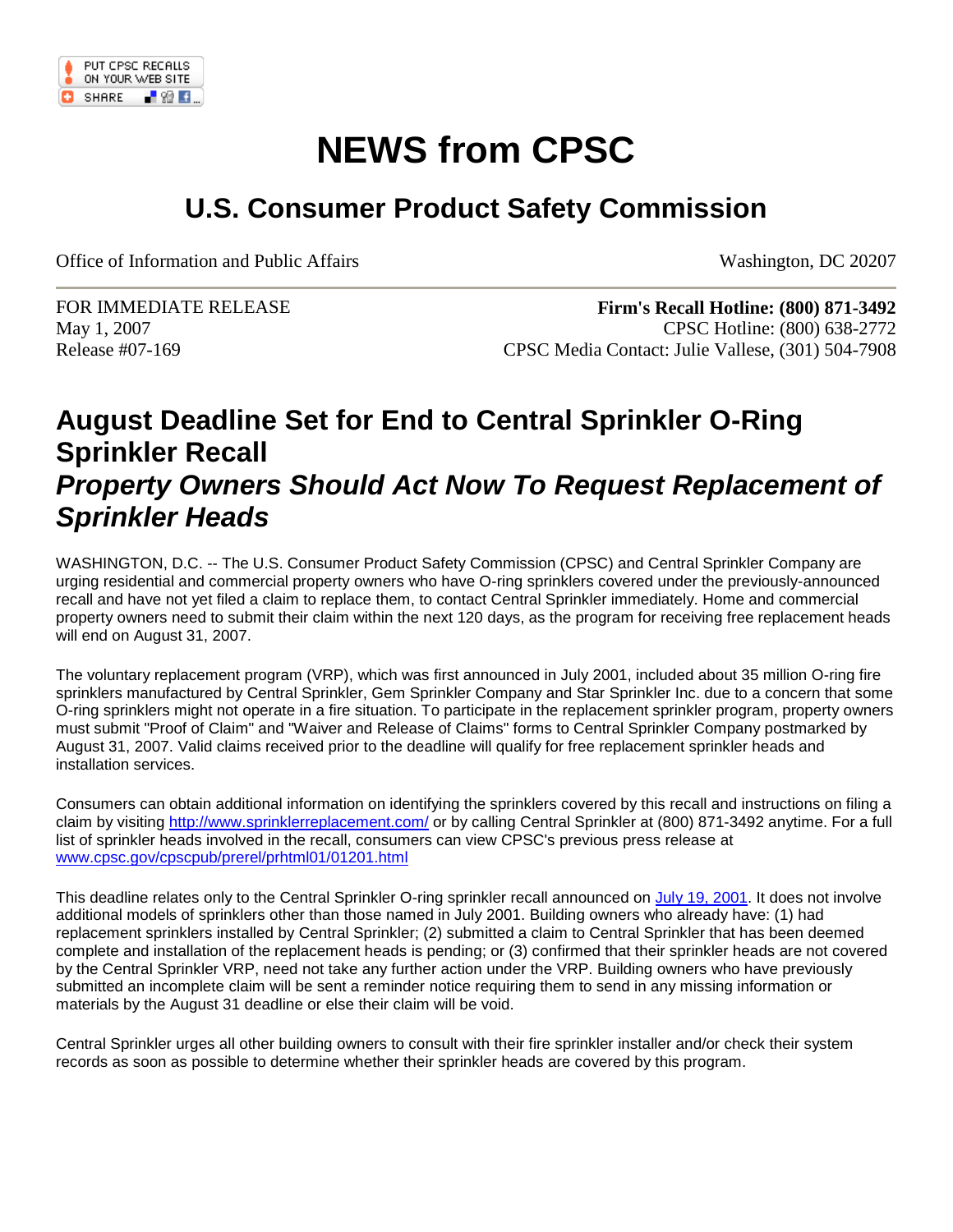

Typical "Wet" Sprinkler